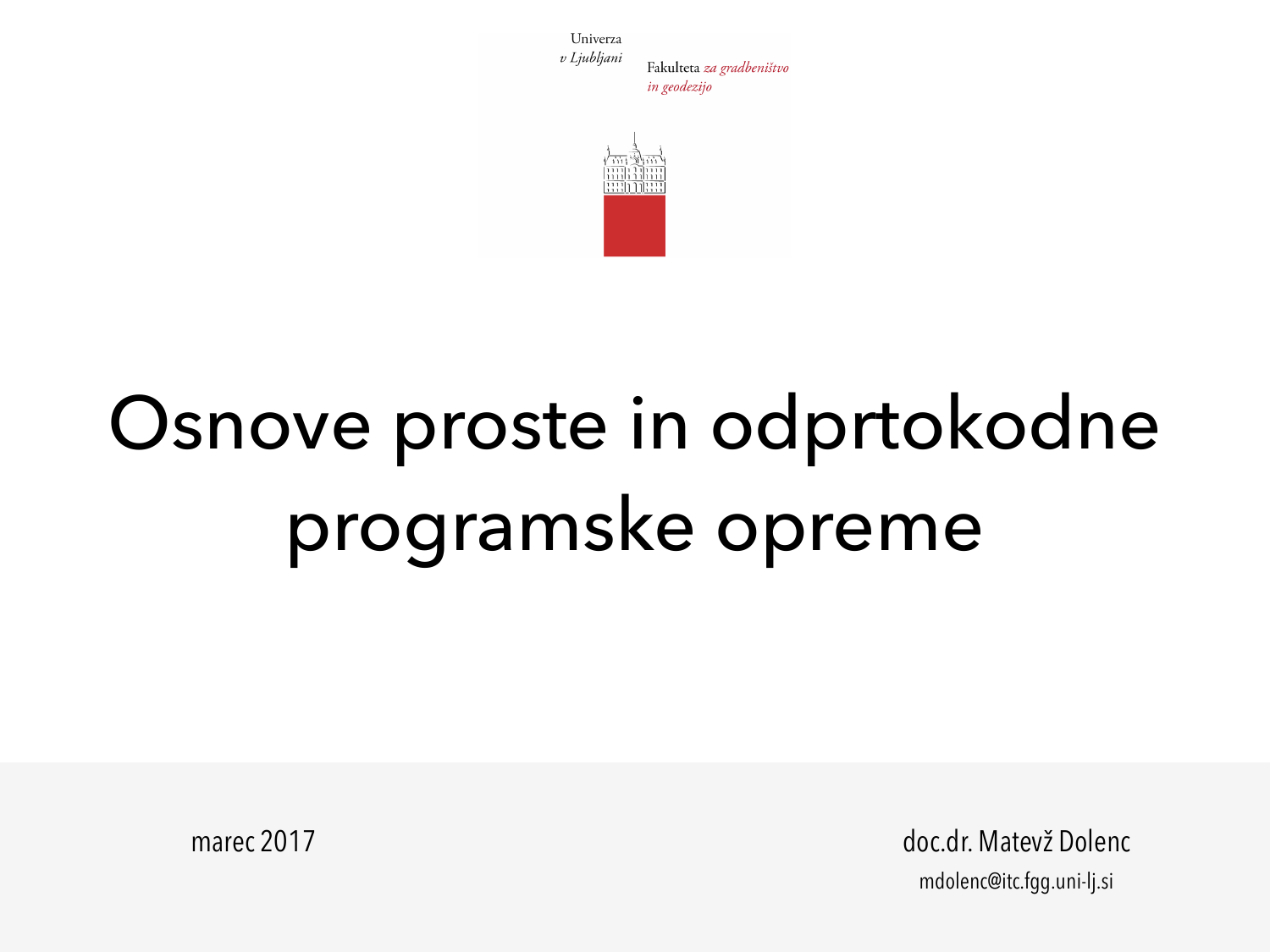# Kaj je FLOSS

#### FLOSS = Free / Libre / Open Source Software

programska oprema

programske licence

metodologija razvoja programske opreme

programi - GNU Linux, Apache, FireFox, OpenOffice, MySQL, …

poslovni model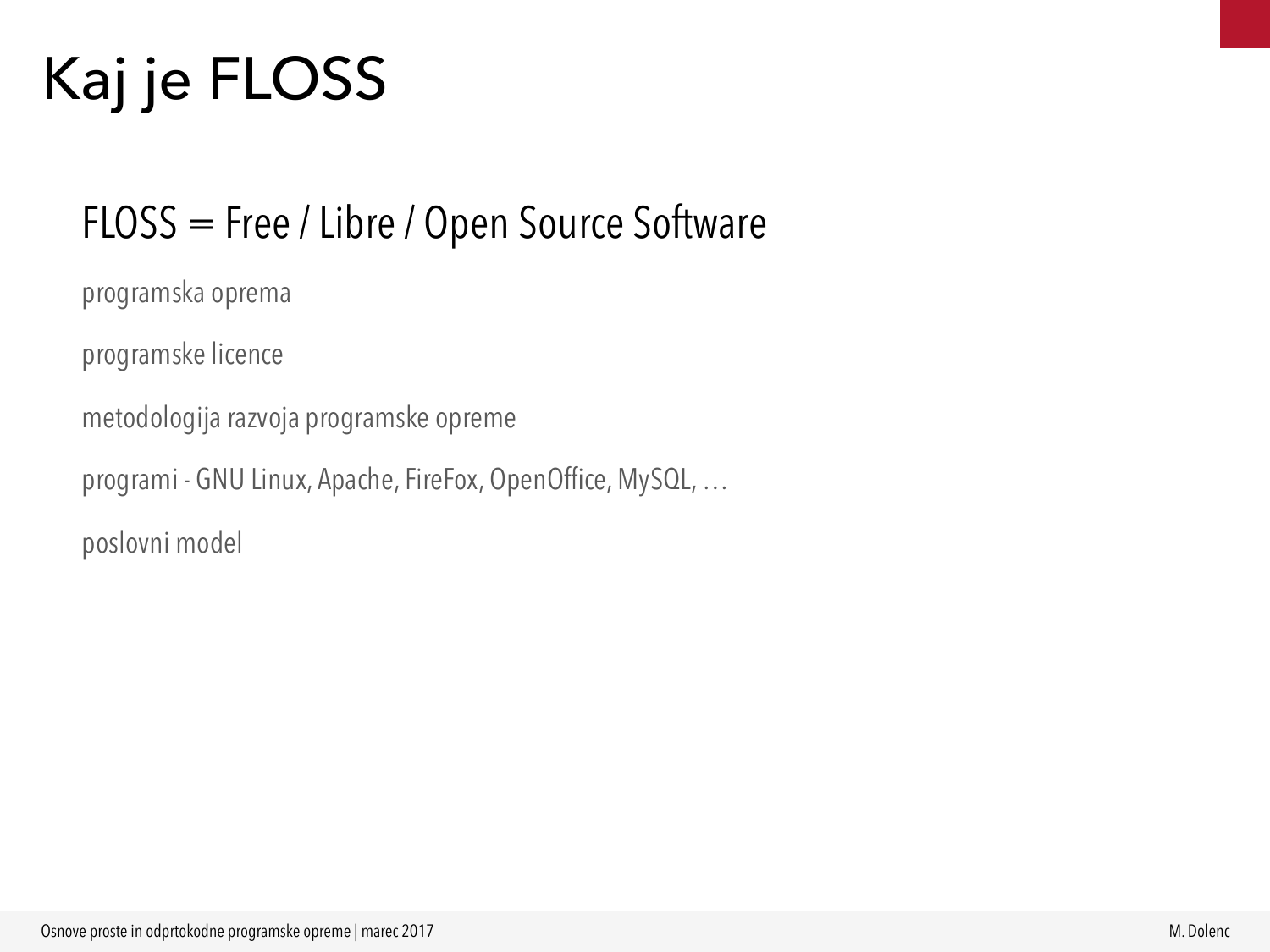# Zgodovina

### Zgodnja leta programske opreme

programska oprema združena s strojno opremo

osebi računalnik ustvaril trg programske opreme

Bill Gates [napisal odprto pismo](http://www.blinkenlights.com/classiccmp/gateswhine.html) (1976): *"Hardware must be paid for, but software is something to share … Is this fair?"*

programska oprema se prodaja

nekateri so prepričani, da to ni najbolje

*AN OPEN LETTER TO HOBBYISTS By William Henry Gates III February 3, 1976* 

*An Open Letter to Hobbyists* 

*To me, the most critical thing in the hobby market right now is the lack of good software courses, books and software itself. Without good software and an owner who understands programming, a hobby computer is wasted. Will quality software be written for the hobby market?* 

*Almost a year ago, Paul Allen and myself, expecting the hobby market to expand, hired Monte Davidoff and developed Altair BASIC. Though the initial work took only two months, the three of us have spent most of the last year documenting, improving and adding features to BASIC. Now we have 4K, 8K, EXTENDED, ROM and DISK BASIC. The value of the computer time we have used exceeds \$40,000.* 

*The feedback we have gotten from the hundreds of people who say they are using BASIC has all been positive. Two surprising things are apparent, however, 1) Most of these "users" never bought BASIC (less than 10% of all Altair owners have bought BASIC), and 2) The amount of royalties we have received from sales to hobbyists makes the time spent on Altair BASIC worth less than \$2 an hour.* 

*Why is this? As the majority of hobbyists must be aware, most of you steal your software. Hardware must be paid for, but software is something to share. Who cares if the people who worked on it get paid?* 

*Is this fair? One thing you don't do by stealing software is get back at MITS for some problem you may have had. MITS doesn't make money selling software. The royalty paid to us, the manual, the tape and the overhead make it a breakeven operation. One thing you do do is prevent good software from being written. Who can afford to do professional work for nothing? What hobbyist can put 3-man years into programming, finding all bugs, documenting his product and distribute for free? The fact is, no one besides us has invested a lot of money in hobby software. We have written 6800 BASIC, and are writing 8080 APL and 6800 APL, but there is very little incentive to make this software available to hobbyists. Most directly, the thing you do is theft.* 

*What about the guys who re-sell Altair BASIC, aren't they making money on hobby software? Yes, but those who have been reported to us may lose in the end. They are the ones who give hobbyists a bad name, and should be kicked out of any club meeting they show up at.* 

*I would appreciate letters from any one who wants to pay up, or has a suggestion or comment. Just write to me at 1180 Alvarado SE, #114, Albuquerque, New Mexico, 87108. Nothing would please me more than being able to hire ten programmers and deluge the hobby market with good software.* 

*Bill Gates General Partner, Micro-Soft*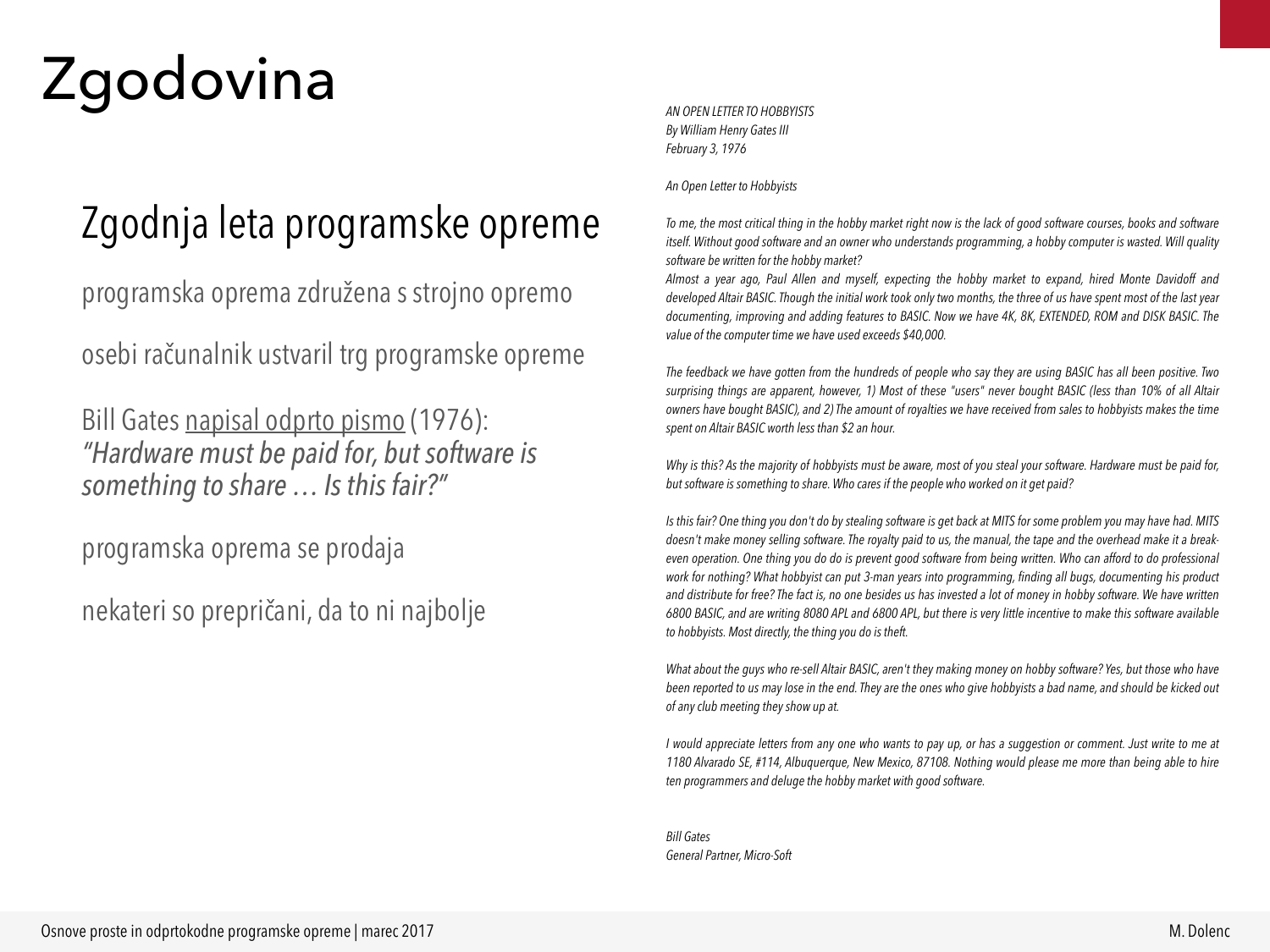

#### Prelomno leto 1984

Richard Stallman\* začne z razvojem programa GNU Emacs - prvi program [GNU projekta](http://www.gnu.org) [Free Software Foundation](http://www.fsf.org) - FSF (1985) - cilj je obdržati programsko opremo "svobodno"

#### *"Free as in speech not free as in beer!"*

\* Richard Stallman

2000: [The Free Software Movement and the GNU/Linux Operating System](https://audio-video.gnu.org/audio/#TO2000)

2012: [Copyright vs. Comminity](https://archive.org/details/RichardStallmanInLjubljana2012_899)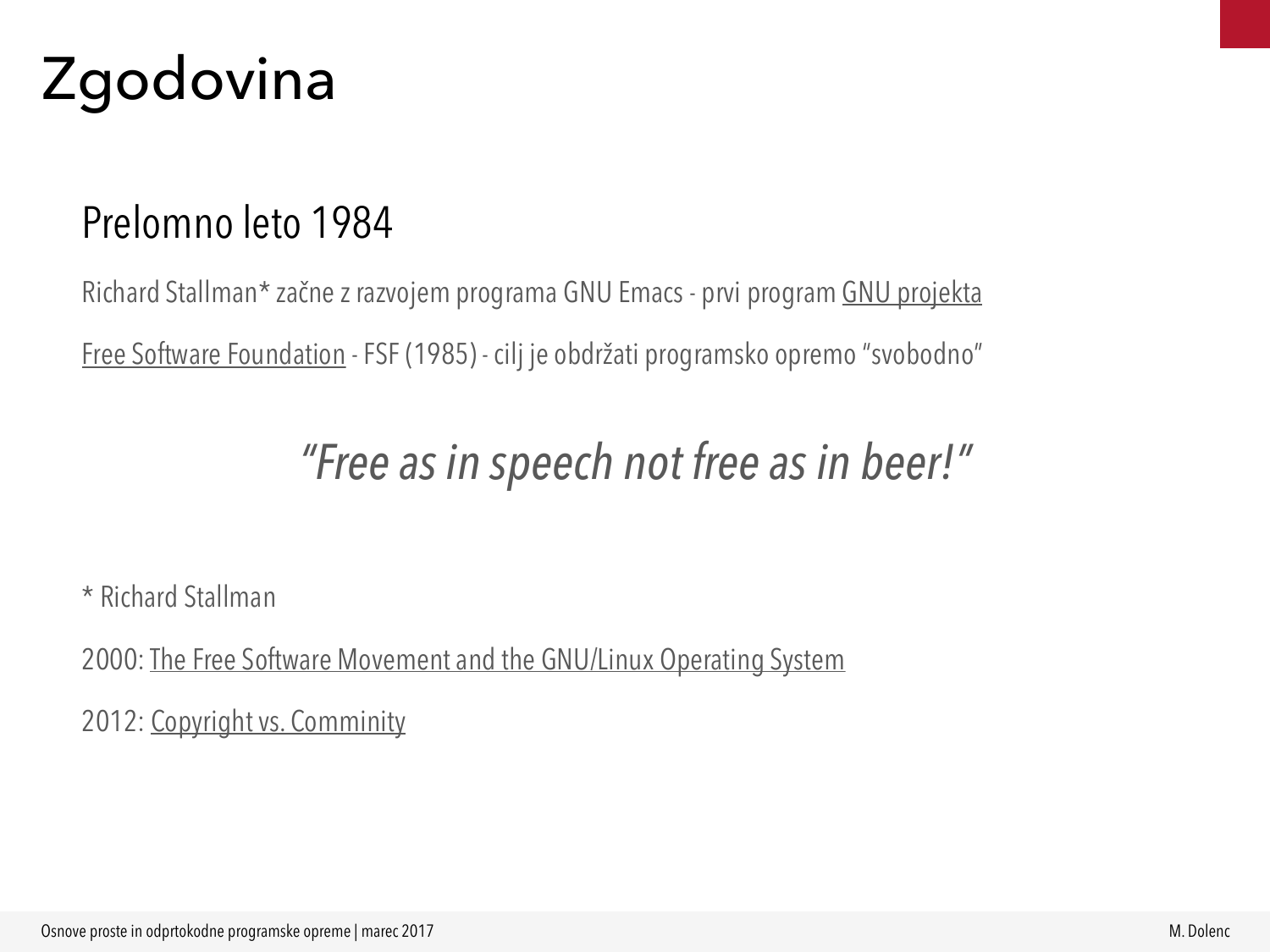# Zgodovina

#### Leto razdelitve - 1998

Eric S. Raymond, "The Cathedral and The Bazar"

Netscape izda odprtokodno verzijo brskalnika

[Open Source Initiative](http://www.opensource.org) (1998) - nepolitičen, poslovno orientiran pristop svobodni programski opremi

### **THE CATHEDRAL & THE BAZI NUX AND OPEN BY AN ACCIDENTAL REVO**



### **ERIC S. RAYMOND**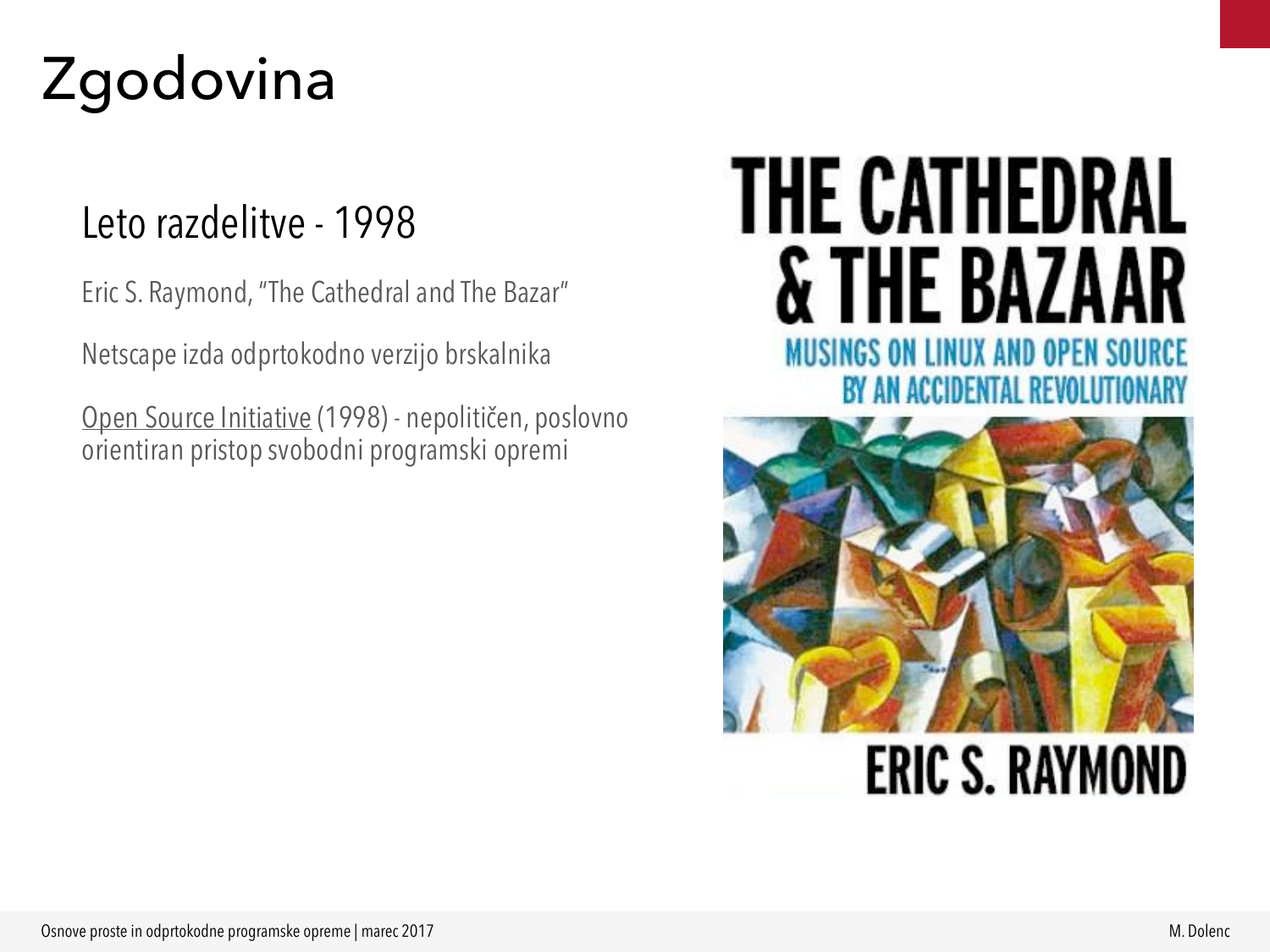# FSF proti OSI

#### [Free Software Foundation](http://www.fsf.org/licensing/essays/free-software-for-freedom.html)

"For the Open Source movement, non-free software is a suboptimal solution. For the Free Software movement, non-free software is a social problem and free software is the solution."

Pravica uporabiti programsko opremo za kakršenkoli namen

Pravica preuči delovanje programske opreme in jo po potrebi prilagoditi

Pravica distribuirati kopije programske opreme

Pravica izboljšati programsko opremo in izboljšano verzijo tudi izdati

#### **[Open Source Initiative](http://opensource.org/history)**

"... dump the moralizing and confrontational attitude that had been associated with 'free software' in the past and sell the idea strictly on the same pragmatic, business-case grounds that had motivated Netscape."

Pragmatičen pristop svobodni programski opremi

Uveljavi se "open source software" (odprtokodna programska oprema)

Odprtokodna metodologija razvoja programske opreme

Definicija odprtokodne programske opreme

Deset kriterijev za odprtokodne licence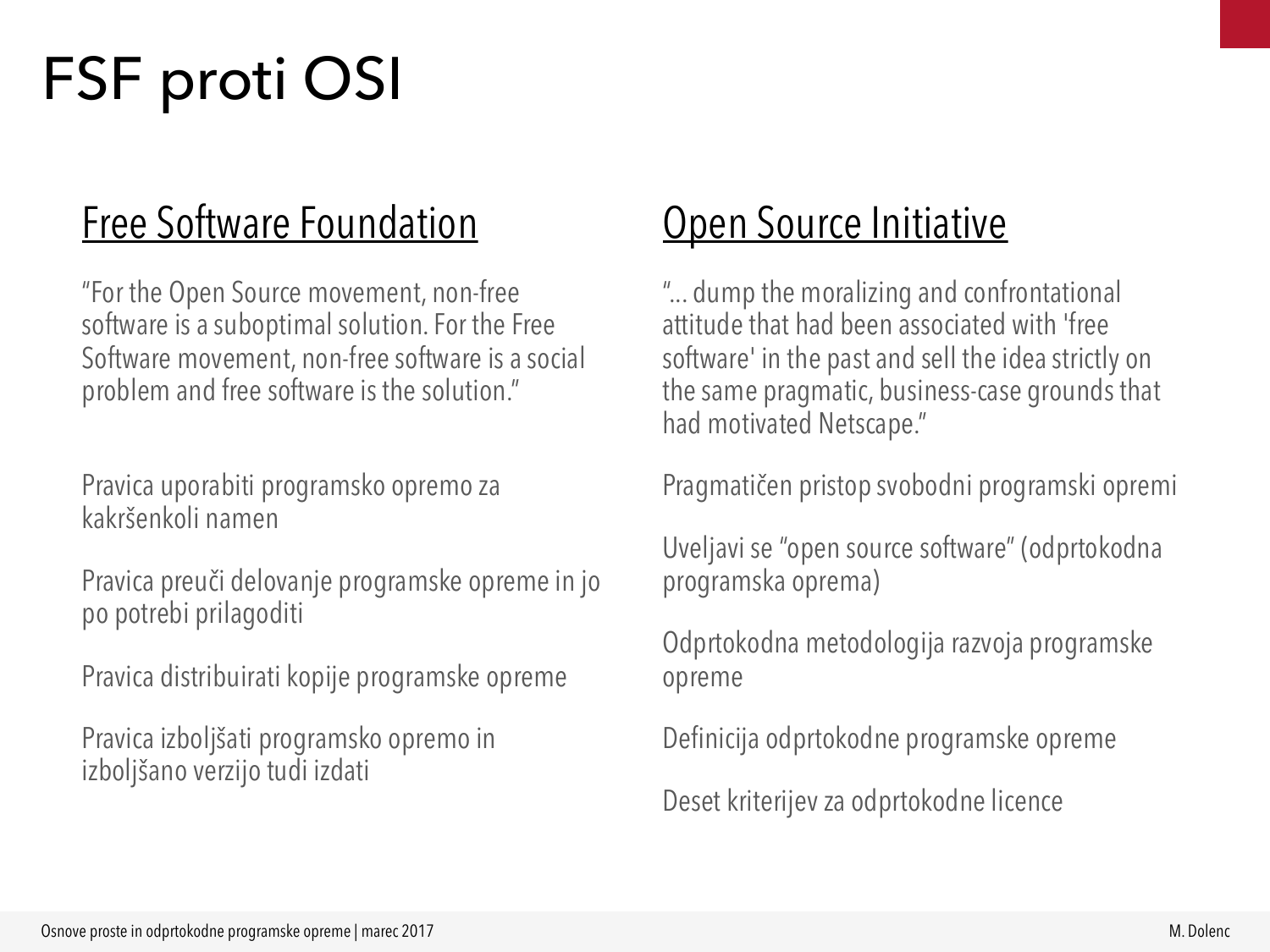### Definicija odprtokodne programske opreme

Prosto redistribuiranje

Vključena izvorna koda

Dovoljena izpeljana dela

Integriteta avtorjeve izvorne kode

Nediskriminatorna do oseb ali skupin

Dovoljuje prosto uporabo

Distribucija licenc

Licenca ni specifična za produkt

Licenca ne omejuje druge programske opreme

Licenca mora biti neodvisna od tehnologij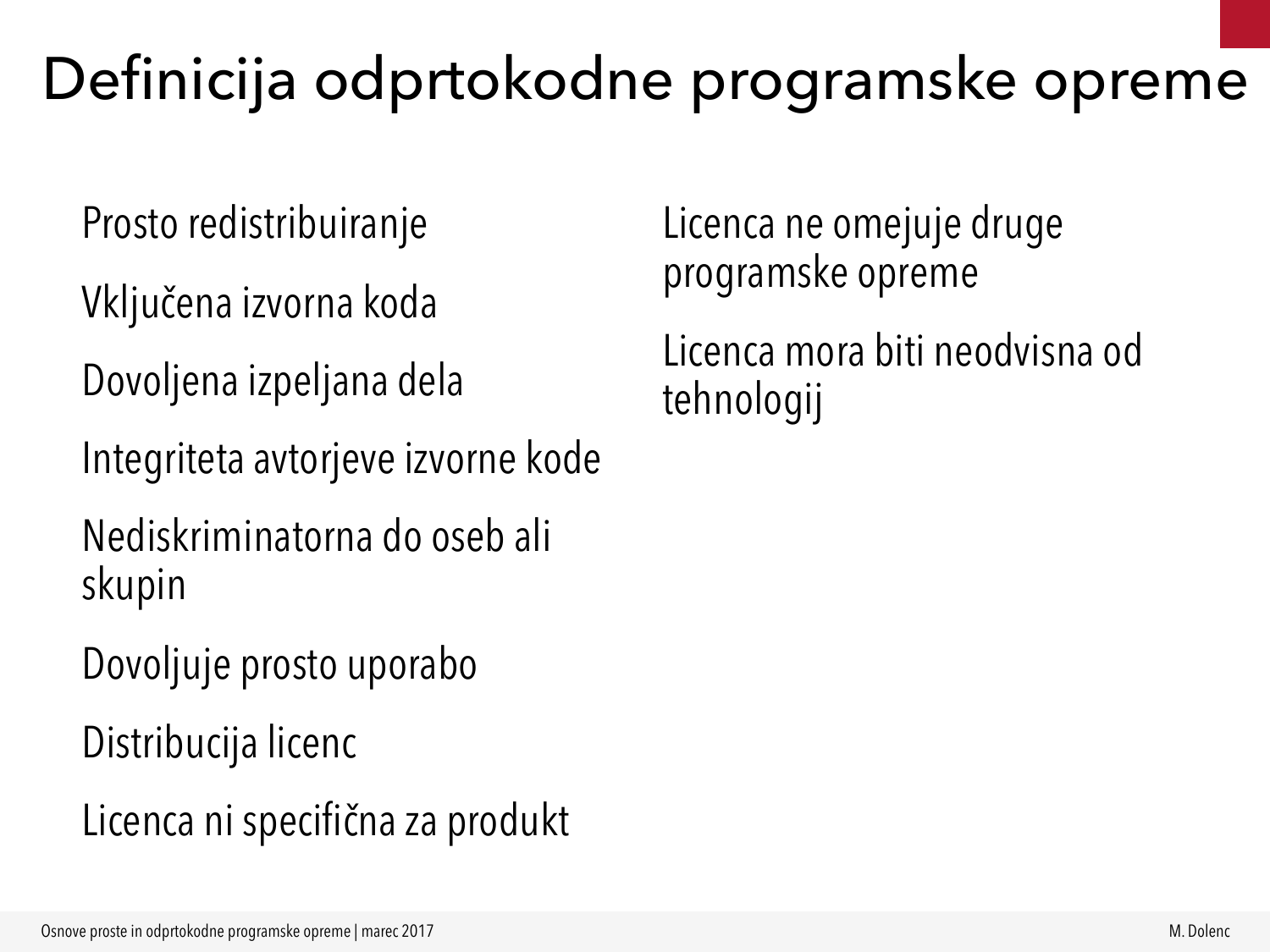# OSI licence

#### 70+ licenc

#### Vrste licenc

Permissive: BSD, Apache, MIT ...

Copyleft: GNU General Public License, Open Software License ...

Partial Copyleft: GNU Lesser General Public License, Mozilla Public License ...





*Vir: https://en.wikipedia.org/wiki/Software\_license*